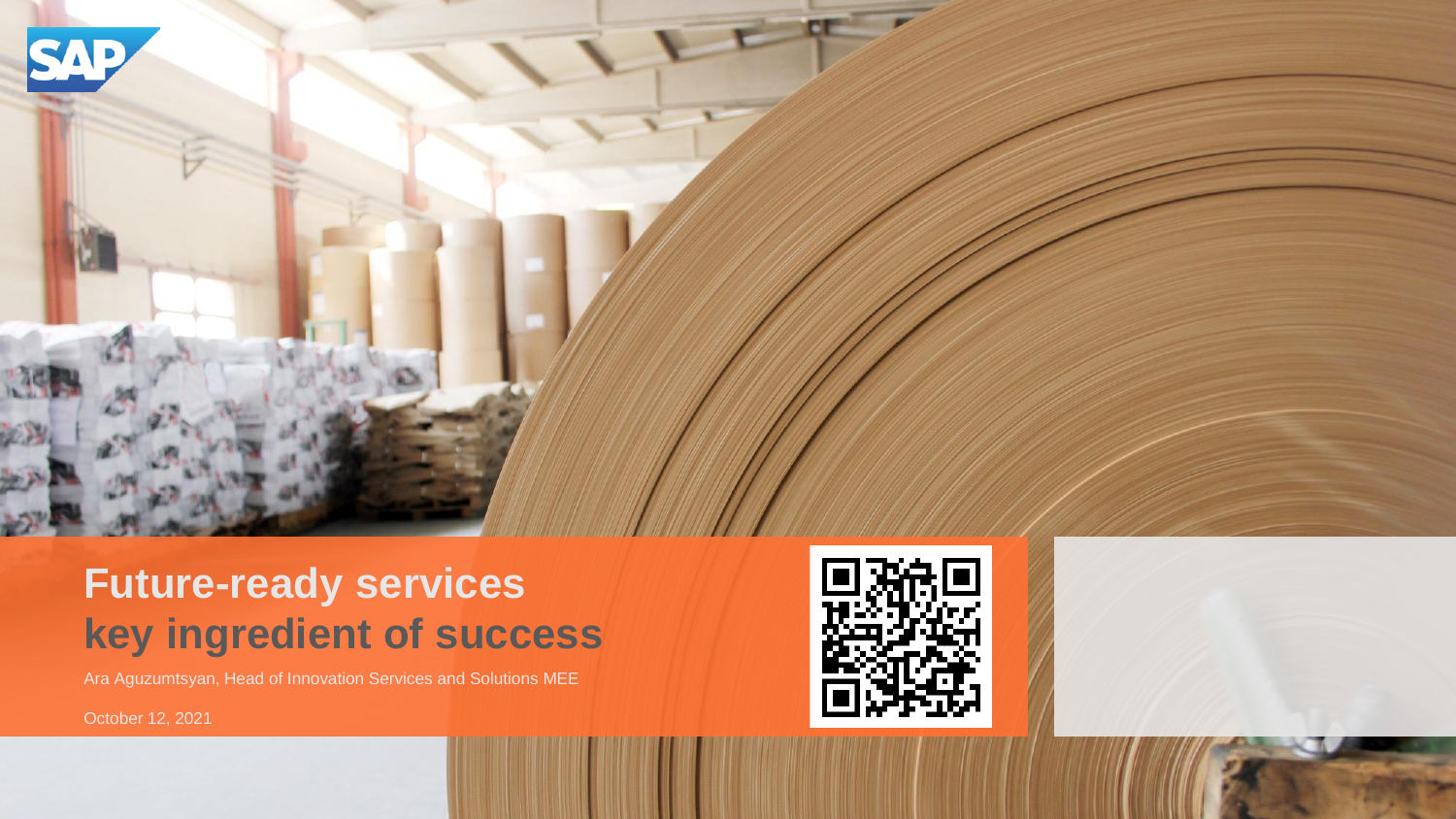

# **SAP Services**

© SAP SE OR AN SAP AFFILIATE COMPANY. ALL RIGHTS RESERVED. 2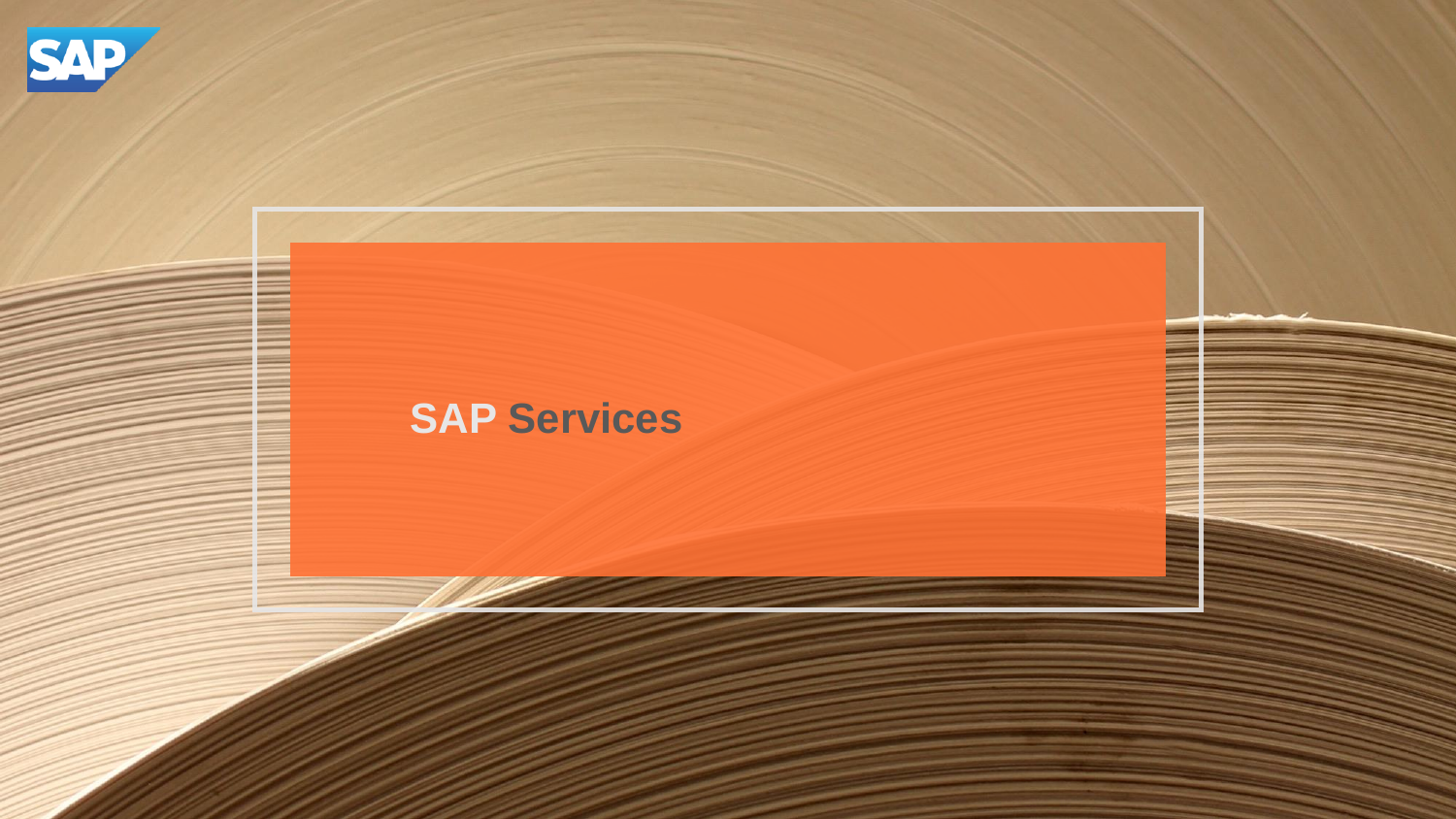**"In the truest sense, freedom cannot be bestowed, it must be achieved."** Franklin D. Roosevelt

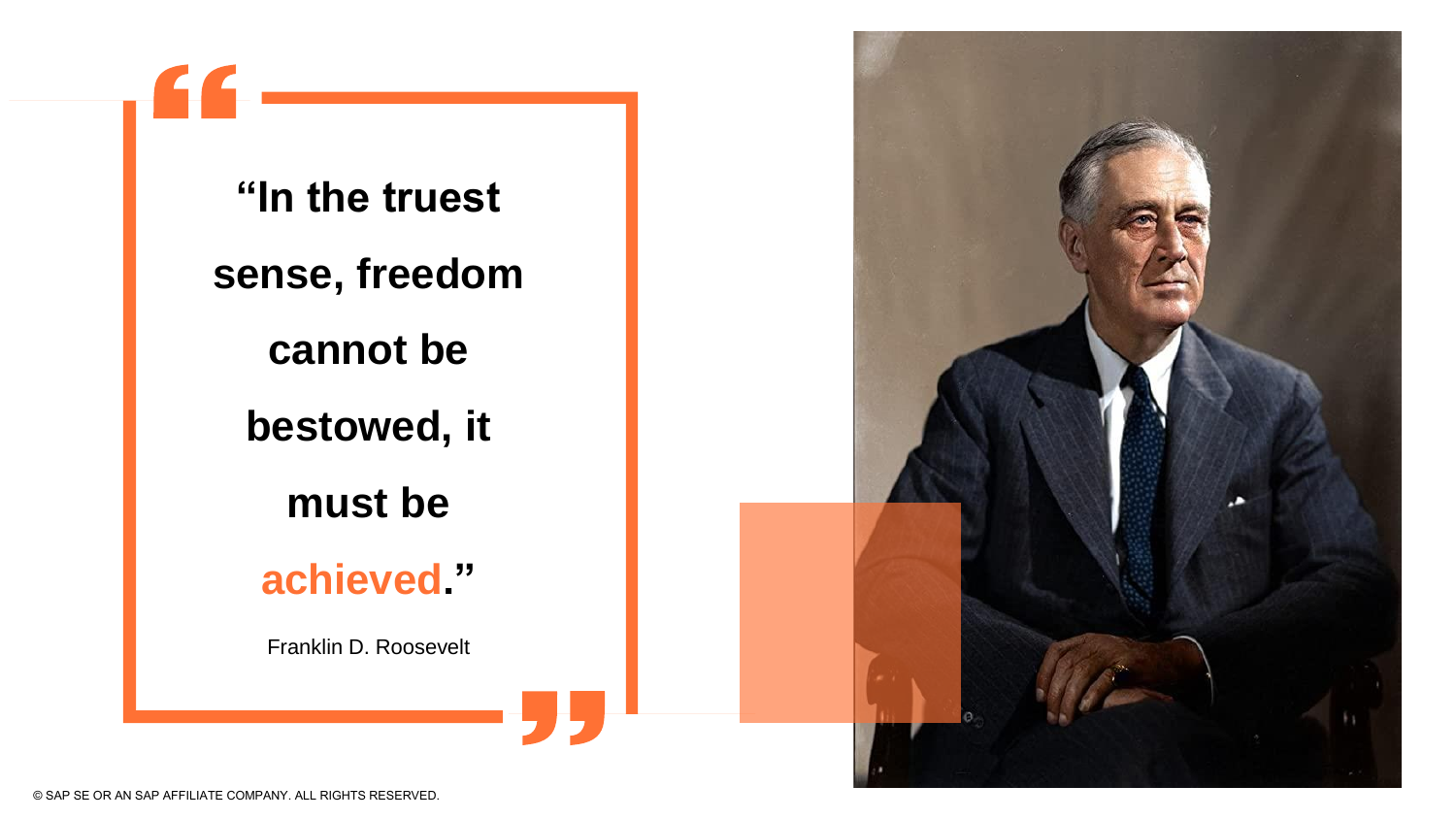## **PATH TO INNOVATIVE AGILITY**

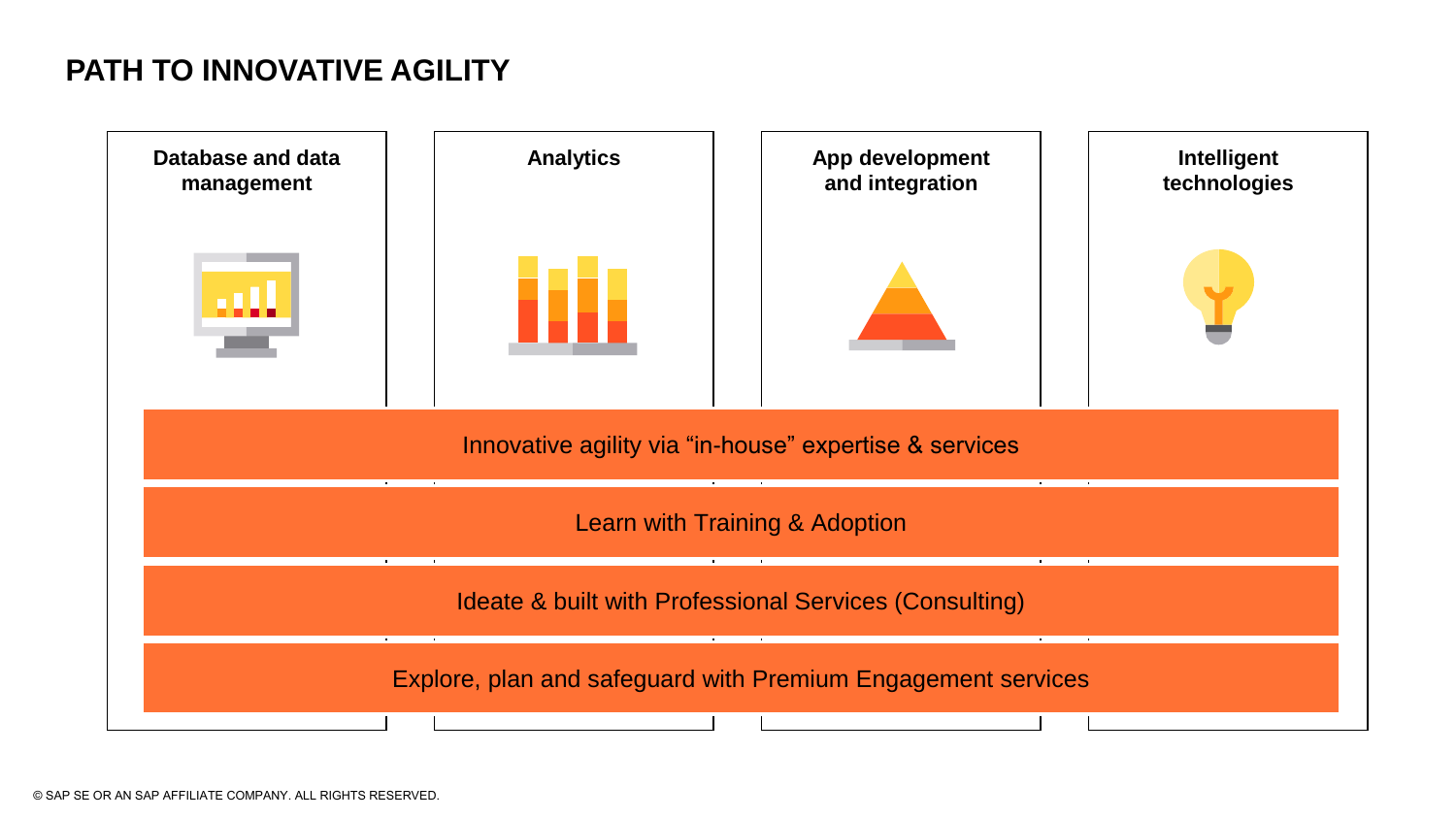## **PREMIUM ENGAGEMENT SERVICES**

**Provide expert guidance along the entire lifecycle.**

#### **Help plan and execute the most challenging tasks.**

#### **Safeguard the technological and methodological soundness of transition.**

**Ongoing monitoring combined with fast mobilization of experts for services.**

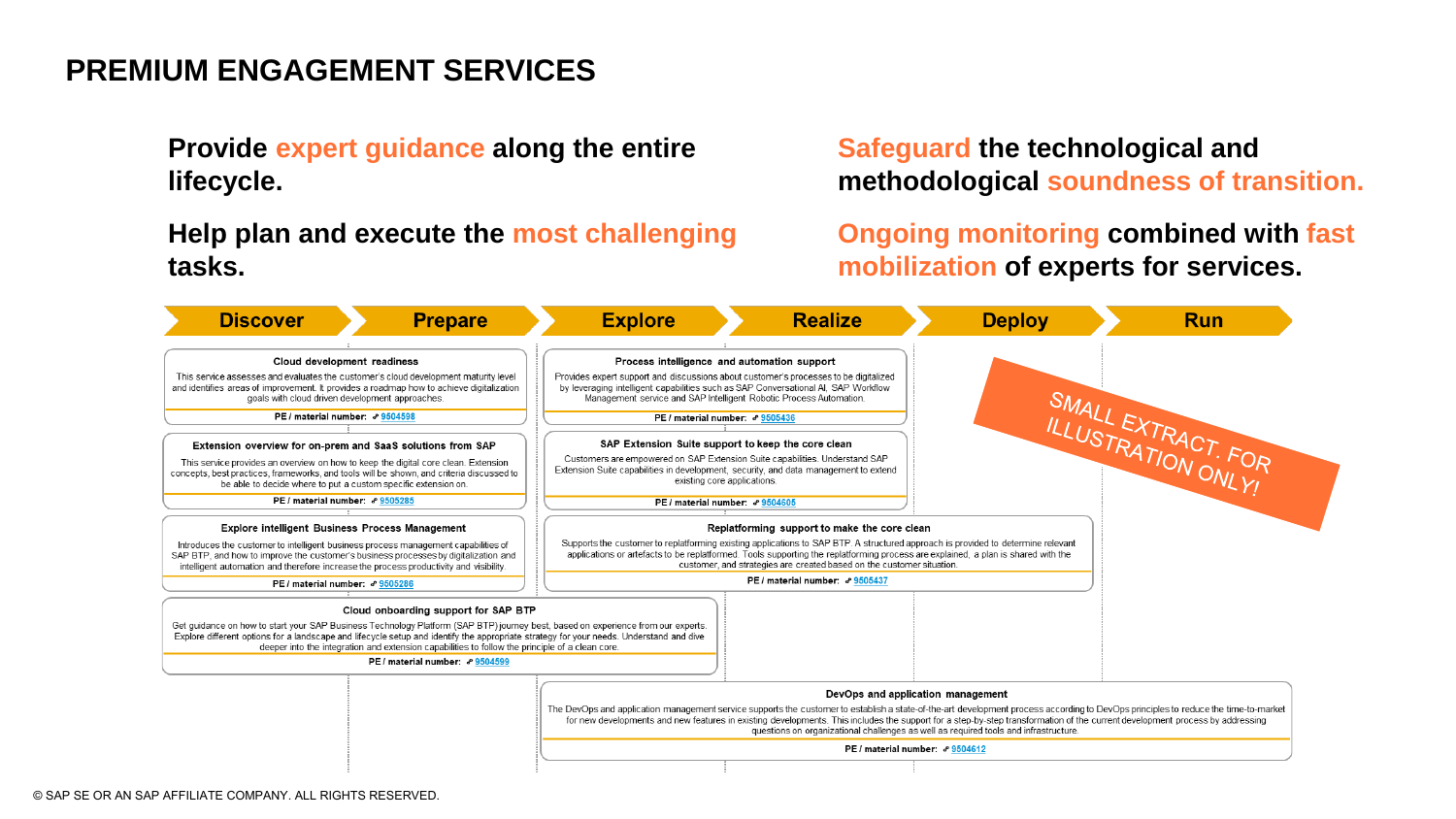## **CONSULTING SERVICES**

#### **End-to-end responsibility for the implementation.**

**Combination of own and customer resources to build up knowledge.**

**Reasonable choice for first large-scale projects to set the basis.**

**Robust partner ecosystem available in CIS and globally.**

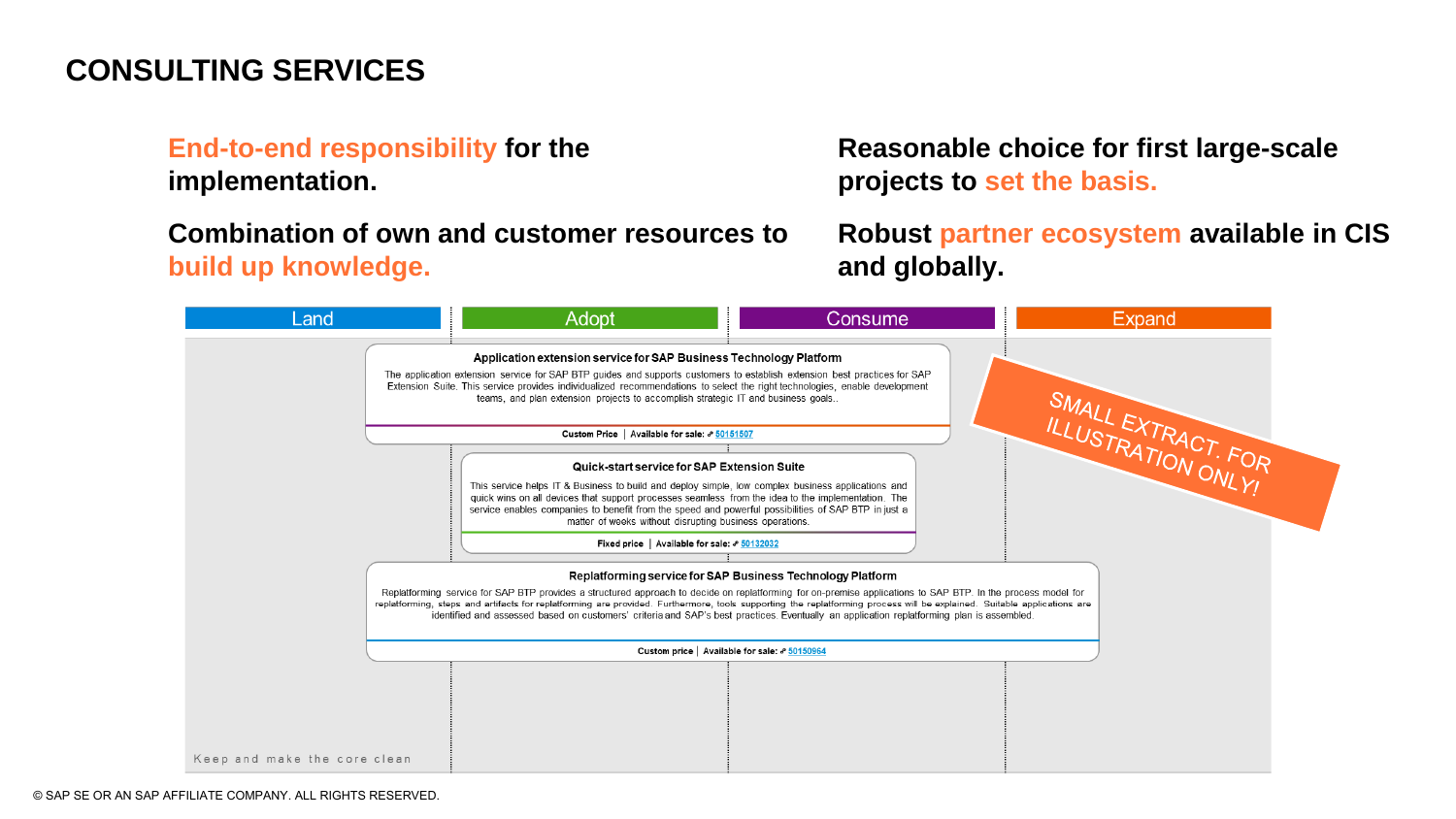

# **Services as a business opportunity**

© SAP SE OR AN SAP AFFILIATE COMPANY. ALL RIGHTS RESERVED. 7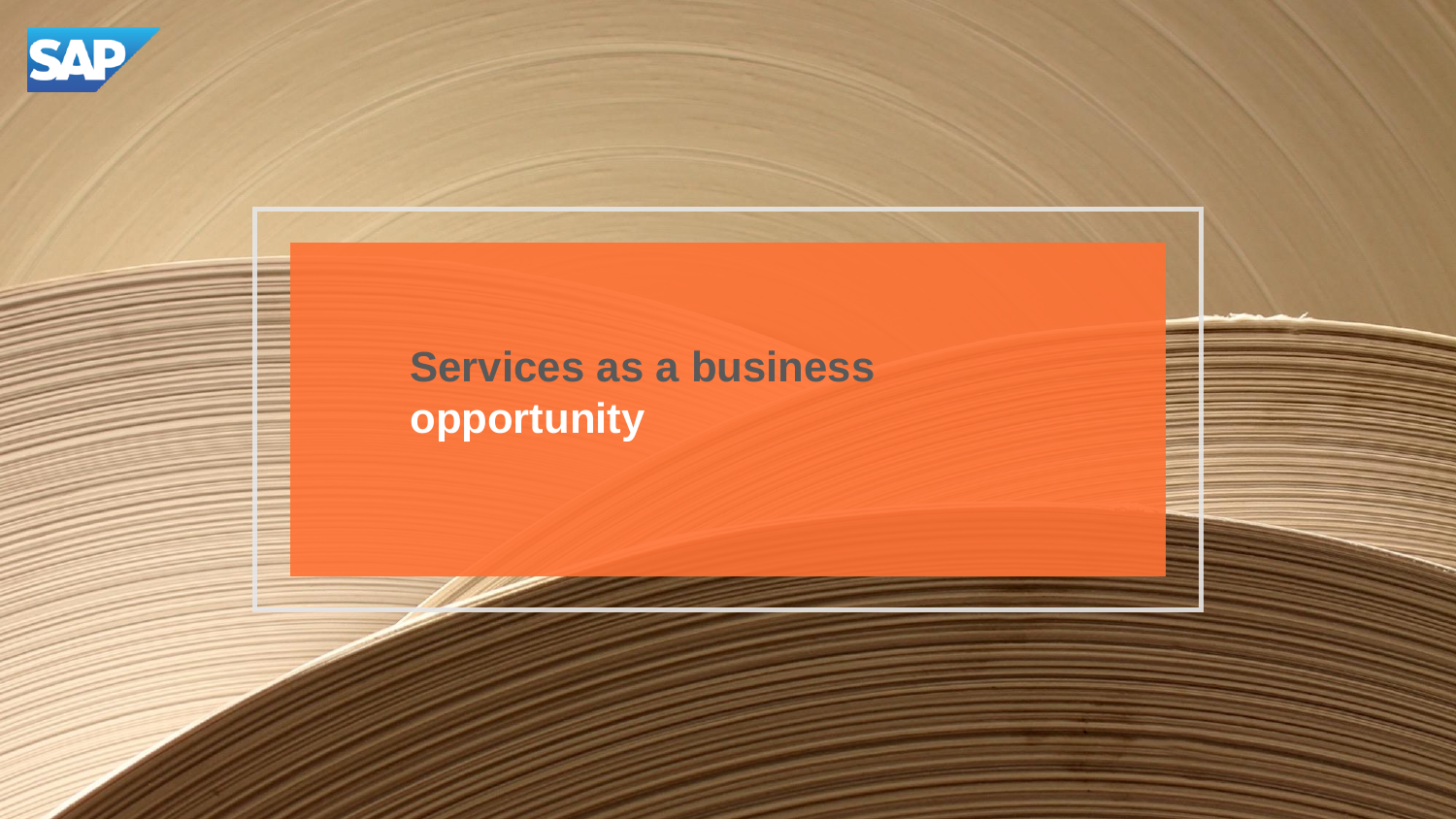### **Being future ready with YOUR services**



Your AMAZING product

Implementation & integration services

Business process consulting services

Education and adoption services

Technical support and safeguarding

Leverage SAP Platform and ecosystem!



Consistent and profitable customer-centric business